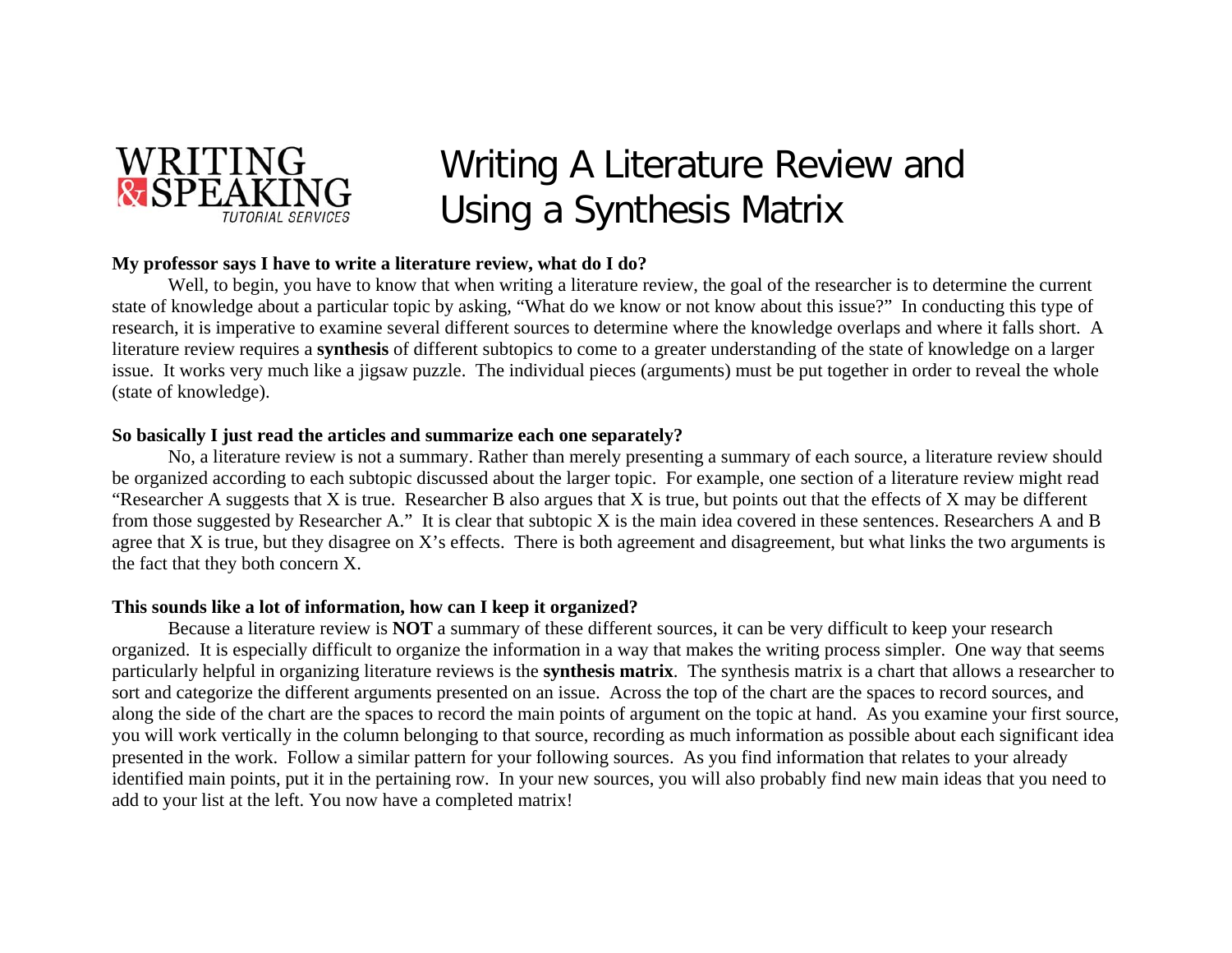As you write your review, you will work horizontally in the row belonging to each point discussed. As you combine the information presented in each row, you will begin to see each section of your paper taking shape. Remember, some of the sources may not cover all of the main ideas listed on the left, but that can be useful also. The gaps on your chart could provide clues about the gaps in the current state of knowledge on your topic.

## **CREATING YOUR SYNTHESIS MATRIX**

 It is probably best to begin your chart by labeling the columns both horizontally and vertically. The sample chart below illustrates how to do this.

| 'onic:<br>$\sim$ $\sim$ $\sim$ $\sim$ |  |
|---------------------------------------|--|
|                                       |  |

|           | Source #1 | Source #2 | Source #3 | Source #4 |
|-----------|-----------|-----------|-----------|-----------|
| Main Idea |           |           |           |           |
| A         |           |           |           |           |
|           |           |           |           |           |
|           |           |           |           |           |
|           |           |           |           |           |
| Main Idea |           |           |           |           |
| B         |           |           |           |           |
|           |           |           |           |           |
|           |           |           |           |           |
|           |           |           |           |           |
|           |           |           |           |           |

Label the columns across the top of your chart with the author's last name or with a few keywords from the title of the work. Then label the sides of the chart with the main ideas that your sources discuss about your topic. As you read each source, make notes in the appropriate column about the information discussed in the work, as shown in the following chart.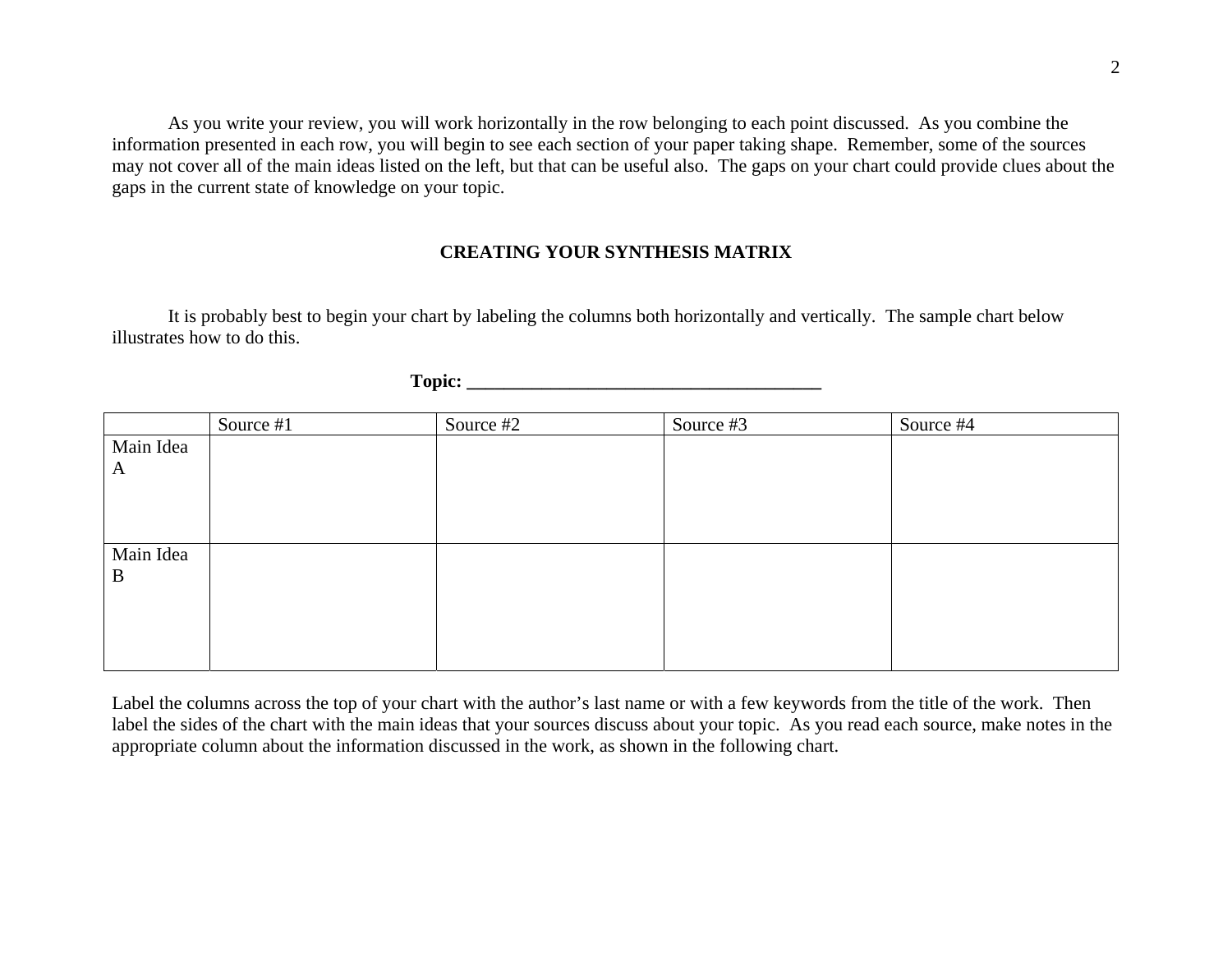|               | Cornelsen                       | Stewart                         | <b>Bruley</b>                 | Scott                           |
|---------------|---------------------------------|---------------------------------|-------------------------------|---------------------------------|
| Alteration of | - Women accredited the          | - WAAC (Women's Army            | -Women given equal            | - Women born in the 1920's      |
| women's       | WASP program for opening        | Auxiliary Corp) was $1st$       | opportunities (p. 223)        | found new doors open to them    |
| roles         | new doors, challenging          | chance for women to serve in    | - Women joined workforce as   | where they once would have      |
| because of    | stereotypes, and proving that   | army, given full army status in | a break from the ordinary to  | encountered brick walls (p.     |
| <b>WWII</b>   | women were as capable as        | 1943 as WAC (p. 28)             | help the war $(p. 220)$       | 526)                            |
|               | men (p. 113)                    | - Needs of the war were so      | - Unconscious decision to     | -Even women not directly        |
|               | - Women could compete with      | great that women's traditional  | cross into male-dominated     | involved in the war were        |
|               | men as equals in the sky        | social roles were ignored (p.   | roles (p. 221)                | changing mentally by being      |
|               | because of their exemplary      | 30)                             | - Seized these new            | challenged to expand their      |
|               | performance (p. 116)            | - Military women paid well      | opportunities to bring about  | horizons because of the         |
|               | - WASP created opportunities    | for the time period and given   | change $(p. 230)$             | changing world around them      |
|               | for women that had never        | benefits if they became         |                               | (p. 562)                        |
|               | previously existed (p. 112)     | pregnant $(p. 32)$              |                               | - War also brought intellectual |
|               | - Women's success at flying     | - The 1940's brought more       |                               | expansion to many people (p.    |
|               | aircrafts "marked a pivotal     | opportunities to women than     |                               | 557)                            |
|               | step towards breaking the       | ever before (p. 26)             |                               |                                 |
|               | existing gender barrier" (p.    |                                 |                               |                                 |
|               | 112)                            |                                 |                               |                                 |
| Hardships     | - "From the outset male pilots" | - Women in the military given   | - Women given unskilled       |                                 |
| and           | resented women's presence in    | extensive physical and mental   | labor positions by government |                                 |
| oppositions   | a traditionally male military   | tests, but still discriminated  | because only seen as          |                                 |
| women         | setting" (p. 1113-4)            | against, ridiculed, and         | temporary workers, therefore  |                                 |
| faced         | - "The WASP were routinely"     | considered inferior to men (p.  | no reason to train them (p.   |                                 |
|               | assigned inferior planes that   | 29)                             | $221-2)$                      |                                 |
|               | were later found to have been   |                                 | - Women given less            |                                 |
|               | improperly maintained" (p.      |                                 | significant work and viewed   |                                 |
|               | 114)                            |                                 | as less intelligent and       |                                 |
|               | - discrimination against        |                                 | physically able (p. 224)      |                                 |
|               | WASP at every level of          |                                 | -"The Church-Bliss diary      |                                 |
|               | military service, women were    |                                 | reveals how dilution          |                                 |
|               | only paid 2/3 of what men       |                                 | arrangementsensured that      |                                 |
|               | were for doing identical tasks  |                                 | women working in male         |                                 |
|               | (p. 114)                        |                                 | preserves were prevented      |                                 |

**Topic: Women in WWII**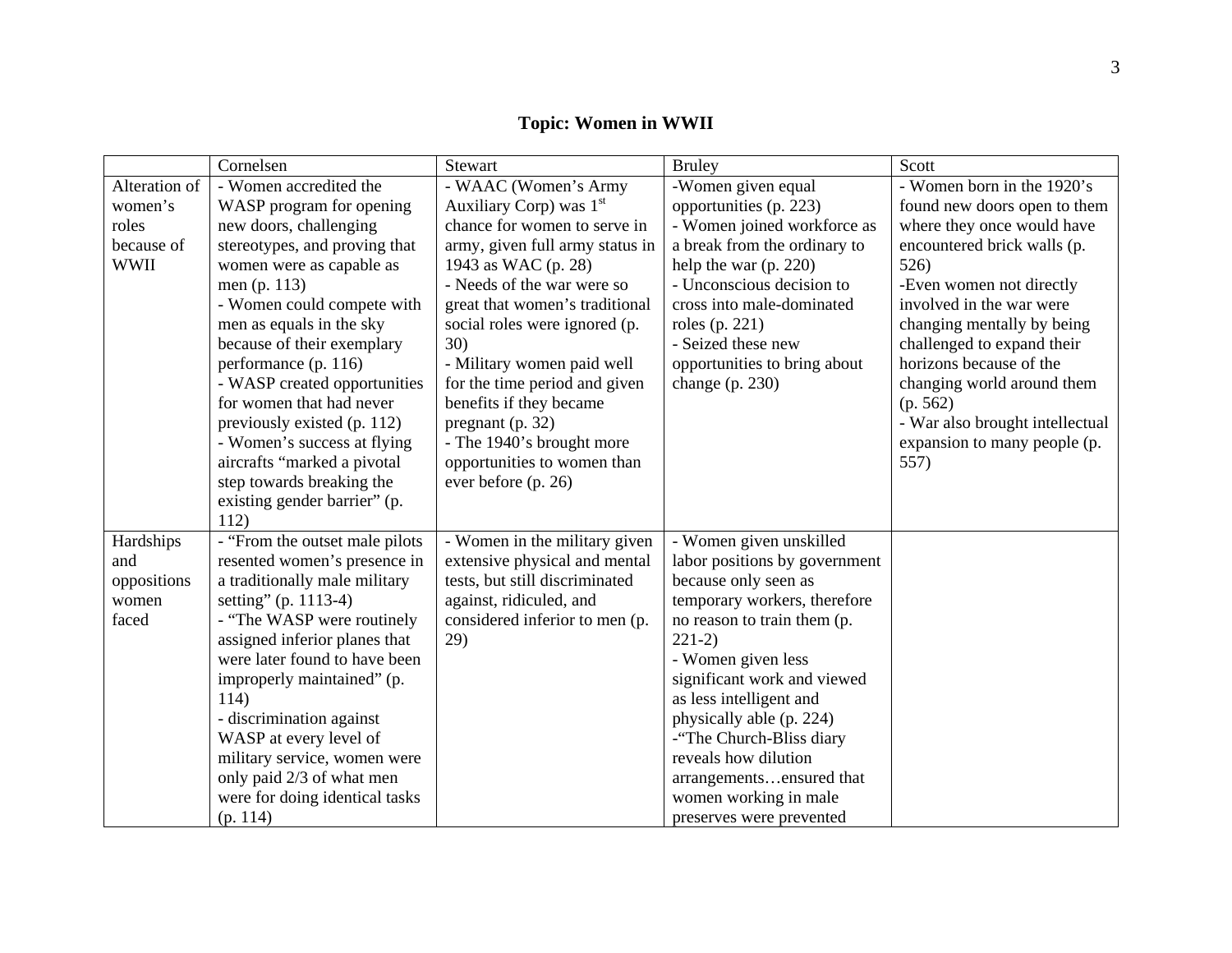|             | Cornelsen                          | Stewart                         | <b>Bruley</b>                    | Scott |
|-------------|------------------------------------|---------------------------------|----------------------------------|-------|
|             | - "In the belief that women"       |                                 | from achieving any sort of       |       |
|             | were emotionally and               |                                 | equality" $(p. 230)$             |       |
|             | physically fragile, the military   |                                 | - more traditionally male jobs   |       |
|             | questioned women's                 |                                 | resisted the integration of      |       |
|             | capabilities to fly an aircraft"   |                                 | women workers, while other       |       |
|             | $(p. 114-5)$ , regardless of their |                                 | industries were less             |       |
|             | training or aptitude               |                                 | resistant but in most all        |       |
|             | - WASP's not granted veteran       |                                 | cases women were considered      |       |
|             | status until 1979 (p. 115)         |                                 | temporary workers (p. 221)       |       |
|             |                                    |                                 | - Equal pay rarely given to      |       |
|             |                                    |                                 | women, even though women         |       |
|             |                                    |                                 | did the same work (p. 221)       |       |
|             |                                    |                                 | - Women occasionally found       |       |
|             |                                    |                                 | their way to positions of        |       |
|             |                                    |                                 | importance, but were always      |       |
|             |                                    |                                 | treated as inferior $(p. 226-8)$ |       |
|             |                                    |                                 | - After the war, women were      |       |
|             |                                    |                                 | the first to be let go because   |       |
|             |                                    |                                 | of their temporary status (p.    |       |
|             |                                    |                                 | 230)                             |       |
|             |                                    |                                 | - Women in the workforce         |       |
|             |                                    |                                 | also faced discrimination from   |       |
|             |                                    |                                 | labor unions (p. 226)            |       |
| Opposition: |                                    | - Women put in untraditional    | - Women were not affected        |       |
| WWII did    |                                    | roles during/because of the     | because they still remained in   |       |
| NOT effect  |                                    | war, but back to previous       | subordinate positions after the  |       |
| women       |                                    | subservient roles after the war | war (p. 217)                     |       |
|             |                                    | (p. 35)                         |                                  |       |

After your chart is complete, notice patterns of information. You may find that your sources, at times, discuss very similar material, or that they sometimes deal with completely different aspects of your topic. These patterns can be useful in creating a thesis statement that can guide your writing and keep you focused as you begin your draft.